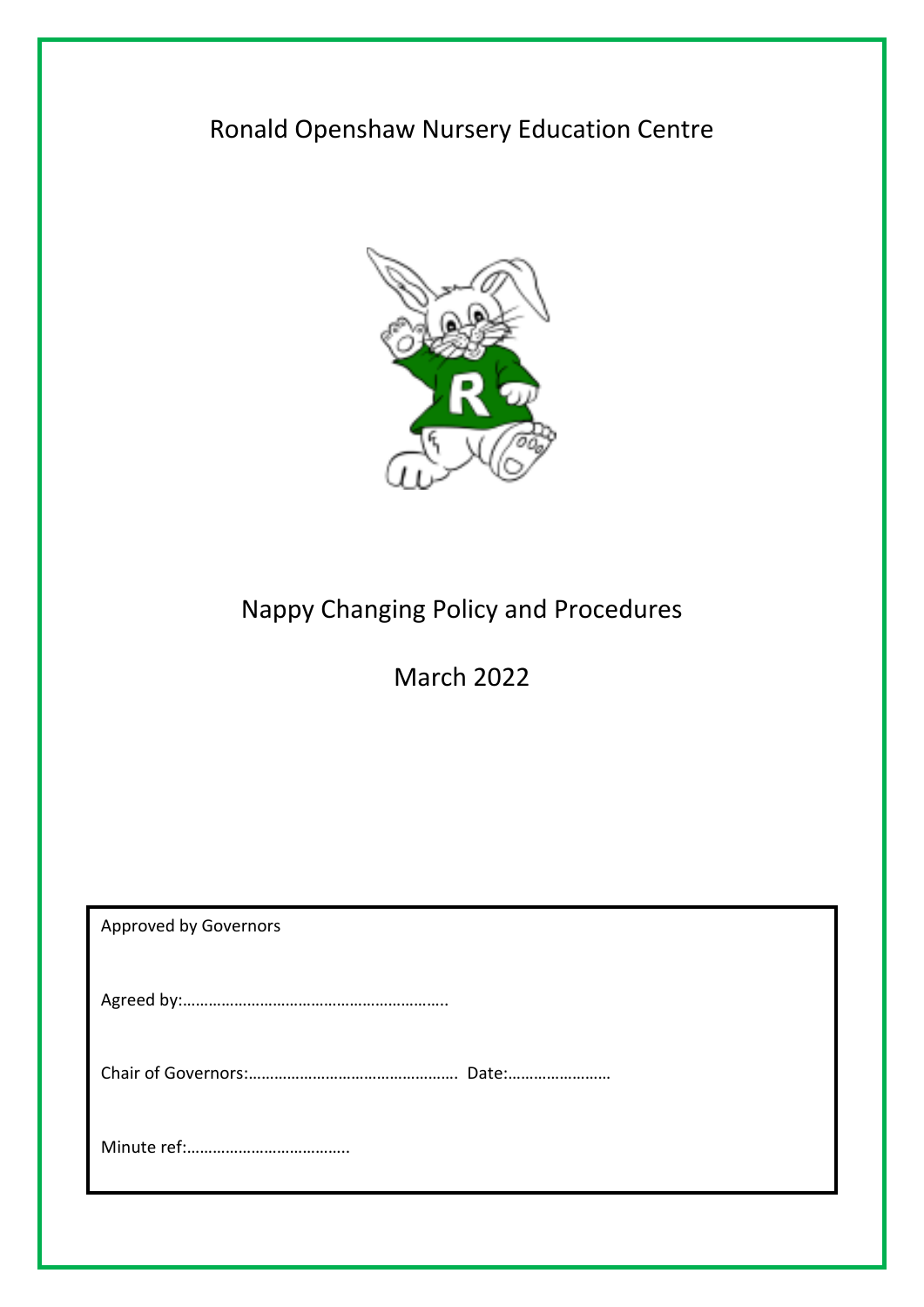#### **RONEC NAPPY CHANGING POLICY AND PROCEDURE**

"In inpersonal nurseries, anyone and everyone changes nappies, at a time which is convenient to the organisation. Children may be processed across the nappy changing table like tins of beans travelling along the checkout at the supermarket.

Where there is a thoughtful keyperson system, it will almost always be the keyperson who changes a child's nappy. The keyperson will know about how the child likes to be told that a change is needed, and may have special rituals and perhaps a special song for nappy changing time.

A keyperson changes a nappy in the context of a relationship with the child. If just anyone changes nappies, wipes noses and rocks children to sleep, then there are no special relationships. The care of the children becomes just another task alongside mopping floors and cleaning tables."

Julian Grenier, Developing positive relationships with children (EYFS 2007)

This policy sets out the clear principles and guidance on supporting children's needs with specific reference to nappy changing. Please always bear in mind the quality of the child's experience during this intimate and special time.

#### **The Disability and Discrimination Act (DDA 2001 amended 2005)**

In line with the above named Act, Ronald Openshaw Nursery Education Centre will ensure:

#### Policy statement

No child is excluded from participating in our setting, for any reason, not yet be toilet trained and who may still be wearing nappies or equivalent whatever their age. We work with parents towards toilet training at the appropriate age, unless there are medical or other developmental reasons why this may not be appropriate at the time. We make necessary adjustments to our bathroom provision and hygiene practice in order to accommodate children who are not yet toilet trained. We see toilet training as a self-care skill that children have the opportunity to learn with the full support and non-judgemental concern of adults.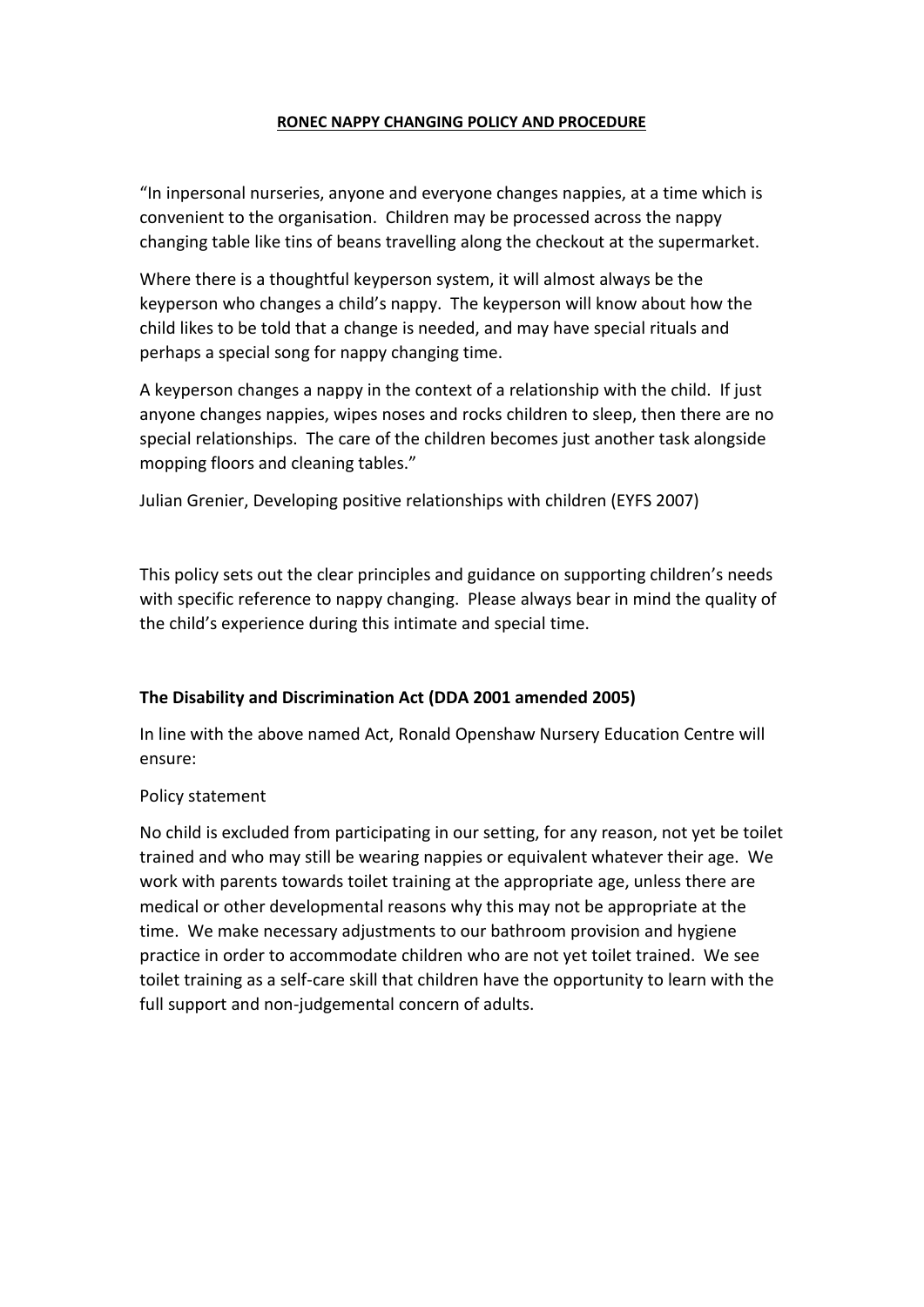#### **Aims**

#### **The aims of this policy and associated guidance are:**

- To safeguard the rights and promote the welfare of children
- To provide guidance and reassurance to staff who are required to change a child's nappy
- To assure parents/carers that staff are knowledgeable about personal care and that their individual concerns are taken into account
- To protect children from discrimination, and ensure inclusion for all

## **Basic Principles**

At Ronald Openshaw Nursery Education Centre we will bear in mind the follow principles when nappy changing:

- Children have a right to feel safe and secure
- Children will be respected and valued as individuals
- Children have a right to privacy/dignity when staff are meeting their needs
- Children are supported in their understanding of toileting procedures so that they are led to independence

#### **Vulnerability to Abuse**

It is important that children are changed in a reassuring and caring way by their keyworker or another member of staff they have a close relationship with, and it is important that we signal our intention to change a child's nappy and ask for the child's consent, as appropriate for their development. That means that we do not give children the message that anyone can pick them up, take them off and undress them.

Staff should always change children when there is a colleague in the room, in the nappy-changing areas which allow for privacy but are not closed off. This is part of making sure we have a culture of open-ness which safeguards children and ensures all adults follow safe working practices.

## **Working with Parents/Carers**

- Where a parent is present, i.e. in the parents and toddler group or during the settling in period, they will be asked to change their own child's nappy
- Parents will be asked when their child first starts at the nursery whether or not their child has any special words/actions/particular needs during their nappy changing procedure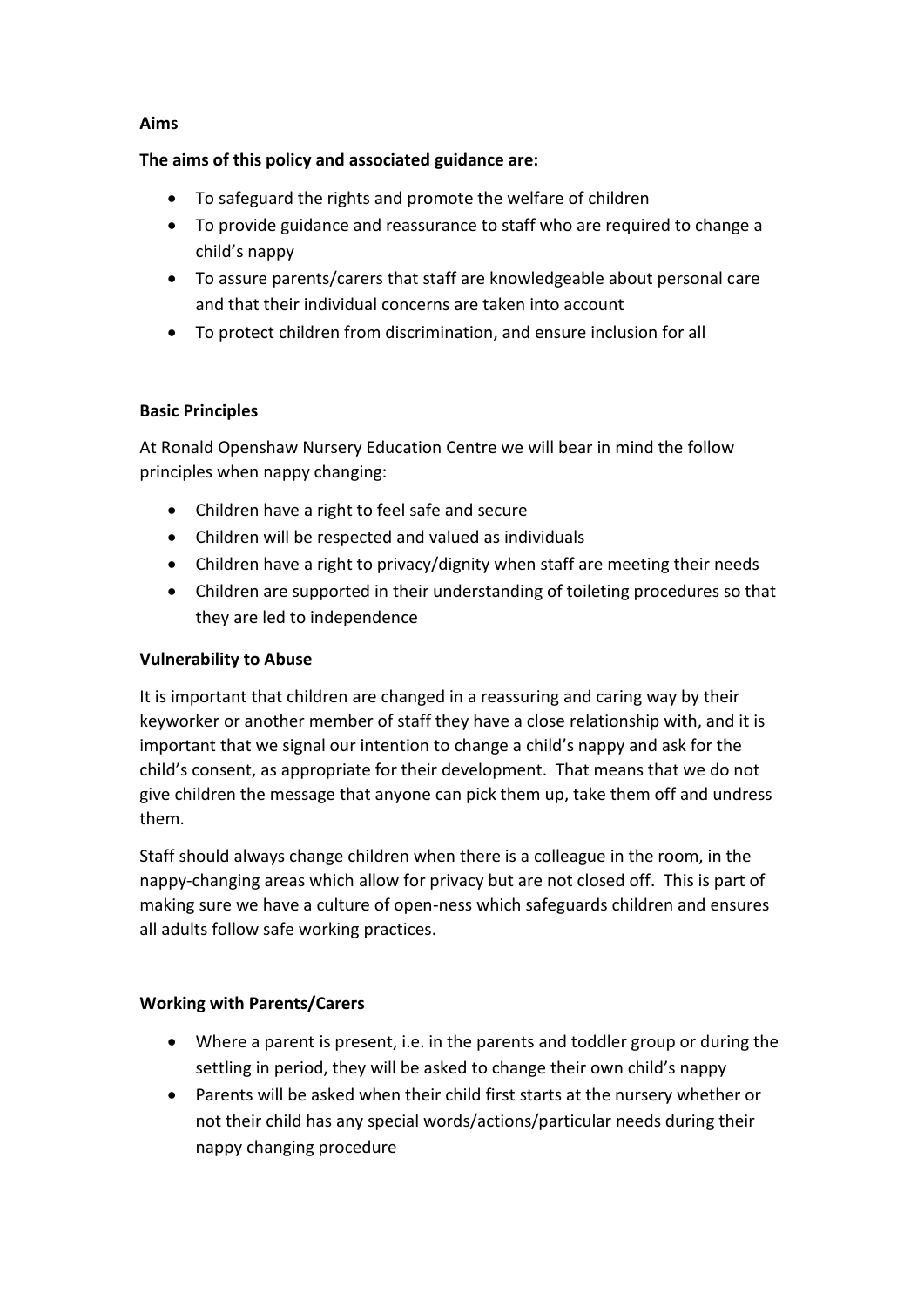Any significant observations made during a nappy changing procedure will be notified to the parents at the end of the session (i.e. badly soiled nappy/strong urine etc.)

## **Achieving Continence**

At Ronald Openshaw Nursery we will encourage all our children to achieve continence when they exhibit signs that they are ready.

In addition, keyworkers ensure that nappy changing is a relaxed and a time to promote independence in young children.

## **Protection for Staff**

As far as possible, nappy changing procedures will be carried out by the child's keyworker, protection being afforded to the single member of staff in the following way:

- Staff will inform the room leader (or another member of staff if the person changing the child is the room leader), that they are taking the child to carry out a care procedure.
- If a situation occurs that causes staff concern, a second member of staff should be called if and the incident reported to the head teacher and recorded
- Where staff are concerned about a child's comments or actions whilst carrying out the personal care procedure, this should be recorded and discussed with the head teacher immediately.
- Staff will be trained in the procedure for moving and handling children with specific needs whilst nappy changing.
- Agency staff will not change nappies unless employed as a keyperson on a long term basis
- Creams and lotions are not used on a daily basis. If the child has a medical need to have a cream or lotion applied they must fill out the appropriate medical form.

## **Nappy Changing Procedure**

We will follow the nappy changing procedure below:

 Nappies should be changed in designated areas, not in standard classroom toilet areas. These areas can be found in Room 6 and in the Hygiene Room.